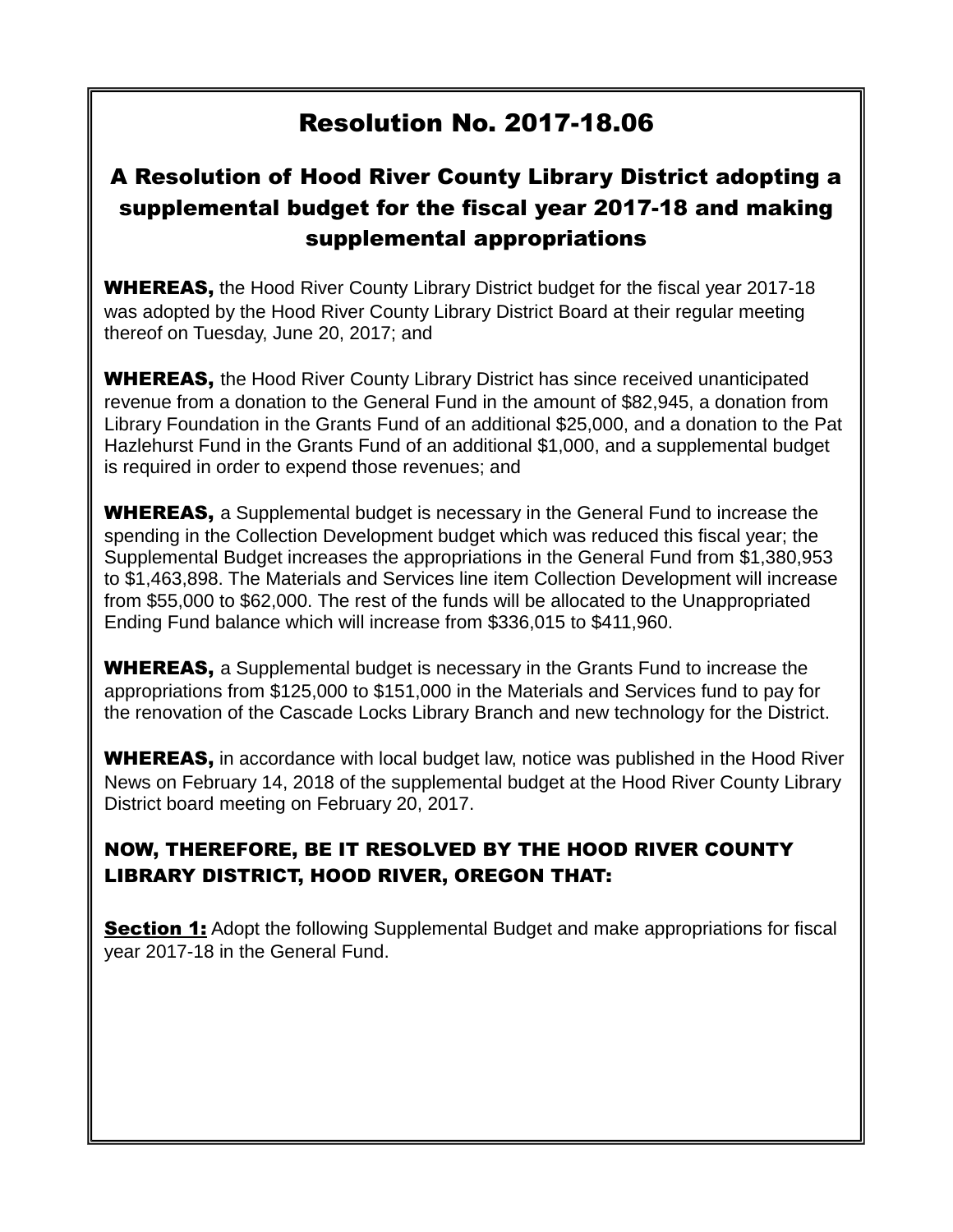#### 2017-18 SUPPLEMENTAL BUDGET SUMMARY

### **General Fund**

| <b>RESOURCES</b>                                 | <b>Adopted budget</b> | Change | Supplemental budget |
|--------------------------------------------------|-----------------------|--------|---------------------|
| Available cash on hand                           | 515,000               |        | 515,000             |
| Previously levied taxes estimated to be received | 15,000                |        | 15,000              |
| Interest                                         | 4.000                 |        | 4,000               |
| Fines and fees                                   | 12,000                |        | 12,000              |
| Donations                                        |                       | 82,945 | 82,945              |
| Intergovernmental revenue                        |                       |        |                     |
| Miscellaneous revenue                            |                       |        |                     |
| Total resources, except taxes to be levied       | 546,000               | 82,945 | 628.945             |
| Taxes estimated to be received                   | 834.953               |        | 834,953             |
| Taxes collected in year levied                   |                       |        |                     |
| <b>TOTAL RESOURCES</b>                           | 1,380,953             | 82,945 | 1,463,898           |
|                                                  |                       |        |                     |

**General Fund**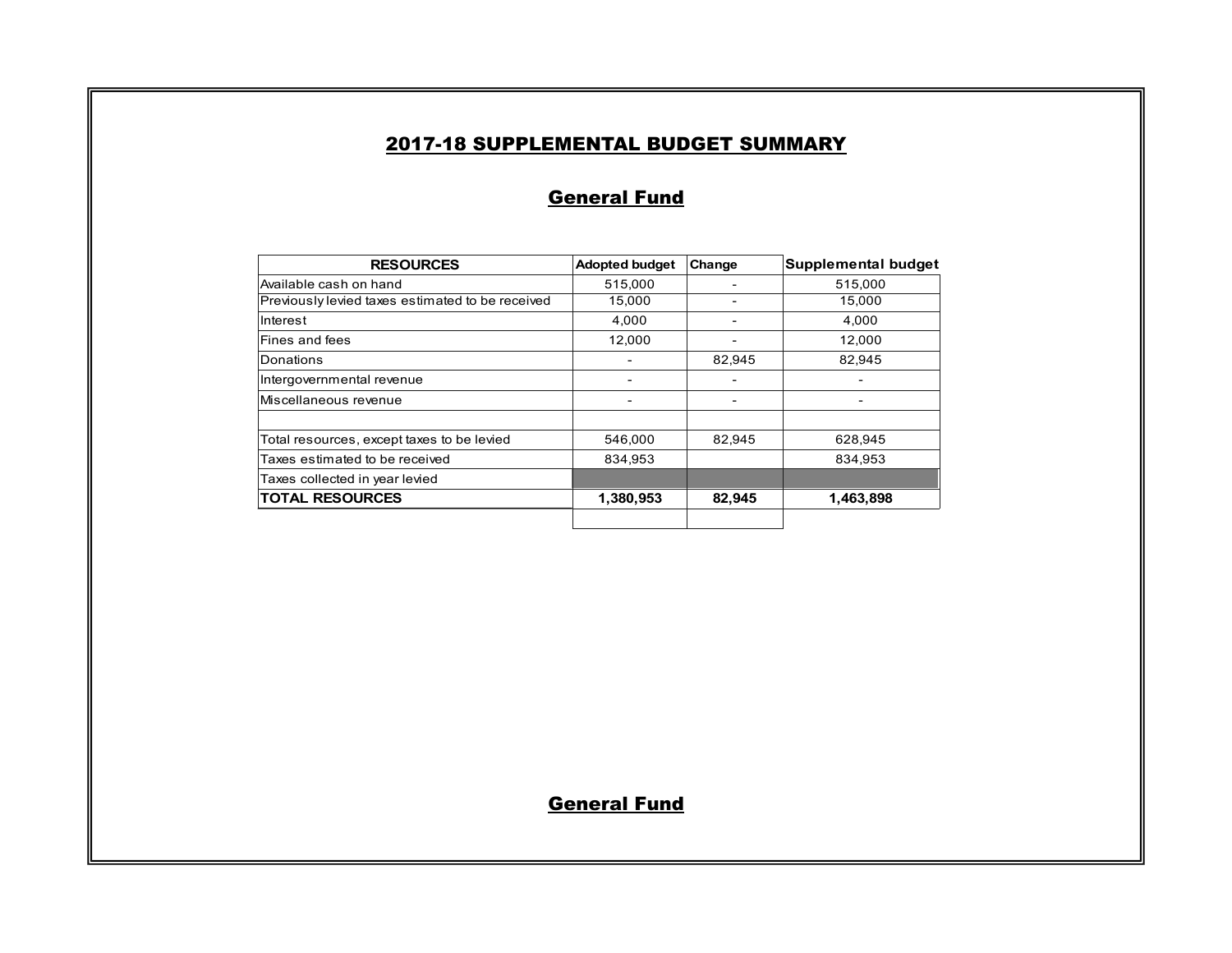| <b>Requirements</b>                | <b>Adopted budget Change</b> |        | Supplemental budget |
|------------------------------------|------------------------------|--------|---------------------|
| <b>PERSONAL SERVICES</b>           |                              |        |                     |
| <b>TOTAL PERSONAL SERVICES</b>     | 595,588                      |        | 595,588             |
|                                    |                              |        |                     |
| <b>MATERIALS AND SERVICES</b>      |                              |        |                     |
| Bank charges                       | 250                          |        | 250                 |
| <b>Building rental</b>             | 9,000                        |        | 9,000               |
| Building maintenance               | 15,000                       |        | 15,000              |
| <b>HVAC</b>                        | 12,000                       |        | 12,000              |
| Elevator                           | 2,000                        |        | 2,000               |
| Telecommunications                 |                              |        |                     |
| Telephone                          | 4,000                        |        | 4,000               |
|                                    | 5,500                        |        | 5,500               |
| Internet                           |                              |        |                     |
| Collection development             | 55,000                       | 7,000  | 62,000              |
| Technology                         | 10,000                       |        | 10,000              |
| Accounting and auditing            | 25,000                       |        | 25,000              |
| Courier                            | 3,000                        |        | 3,000               |
| Custodial services                 | 24,000                       |        | 24,000              |
| Technical services                 | 4,000                        |        | 4,000               |
| Library consortium                 | 12,000                       |        | 12,000              |
| Copiers                            | 1,500                        |        | 1,500               |
| Elections                          |                              |        |                     |
| Furniture and equipment            | 2,000                        |        | 2,000               |
| Property and liability insurance   | 11,500                       |        | 11,500              |
|                                    |                              |        |                     |
| Georgiana Smith Memorial Gardens   | 21,000                       |        | 21,000              |
| Legal Services                     | 3,000                        |        | 3,000               |
| Professional services              |                              |        |                     |
| Membership dues                    | 4,000                        |        | 4,000               |
| Miscellaneous                      | 1,000                        |        | 1,000               |
| Postage/freight                    | 1,000                        |        | 1,000               |
| Printing                           | 1,000                        |        | 1,000               |
| Programs                           | 20,000                       |        | 20,000              |
| Advertising                        | 1,000                        |        | 1,000               |
| Office supplies                    | 15,000                       |        | 15,000              |
| Travel                             | 5,000                        |        | 5,000               |
| Training                           | 1,500                        |        | 1,500               |
|                                    | 1,500                        |        | 1,500               |
| Board development                  |                              |        |                     |
| Parking reimbursement              | 1,000                        |        | 1,000               |
| <b>Utilities</b>                   |                              |        |                     |
| Electricity                        | 20,000                       |        | 20,000              |
| Garbage                            | 1,500                        |        | 1,500               |
| Natural gas                        | 10,000                       |        | 10,000              |
| Water and sewer (building)         | 4,700                        |        | 4,700               |
|                                    |                              |        |                     |
| TOTAL MATERIALS & SERVICES         | 307,950                      |        | 314,950             |
|                                    |                              |        |                     |
| TRANSFER TO CAPITAL RESERVE        | 28,000                       |        | 28,000              |
|                                    |                              |        |                     |
|                                    |                              |        |                     |
| <b>CONTINGENCY</b>                 | 100,000                      |        | 100,000             |
|                                    |                              |        |                     |
| <b>Total expenditures</b>          | 1,031,538                    |        | 1,038,538           |
|                                    |                              |        |                     |
| Vacation Reserve                   | 13,400                       |        | 13,400              |
| Ending Balance (Prior Years)       |                              |        |                     |
| UNAPPROPRIATED ENDING FUND BALANCE | 336,015                      | 75,945 | 411960              |
| <b>TOTAL REQUIREMENTS</b>          | 1,380,953                    |        | 1463898             |
|                                    |                              |        |                     |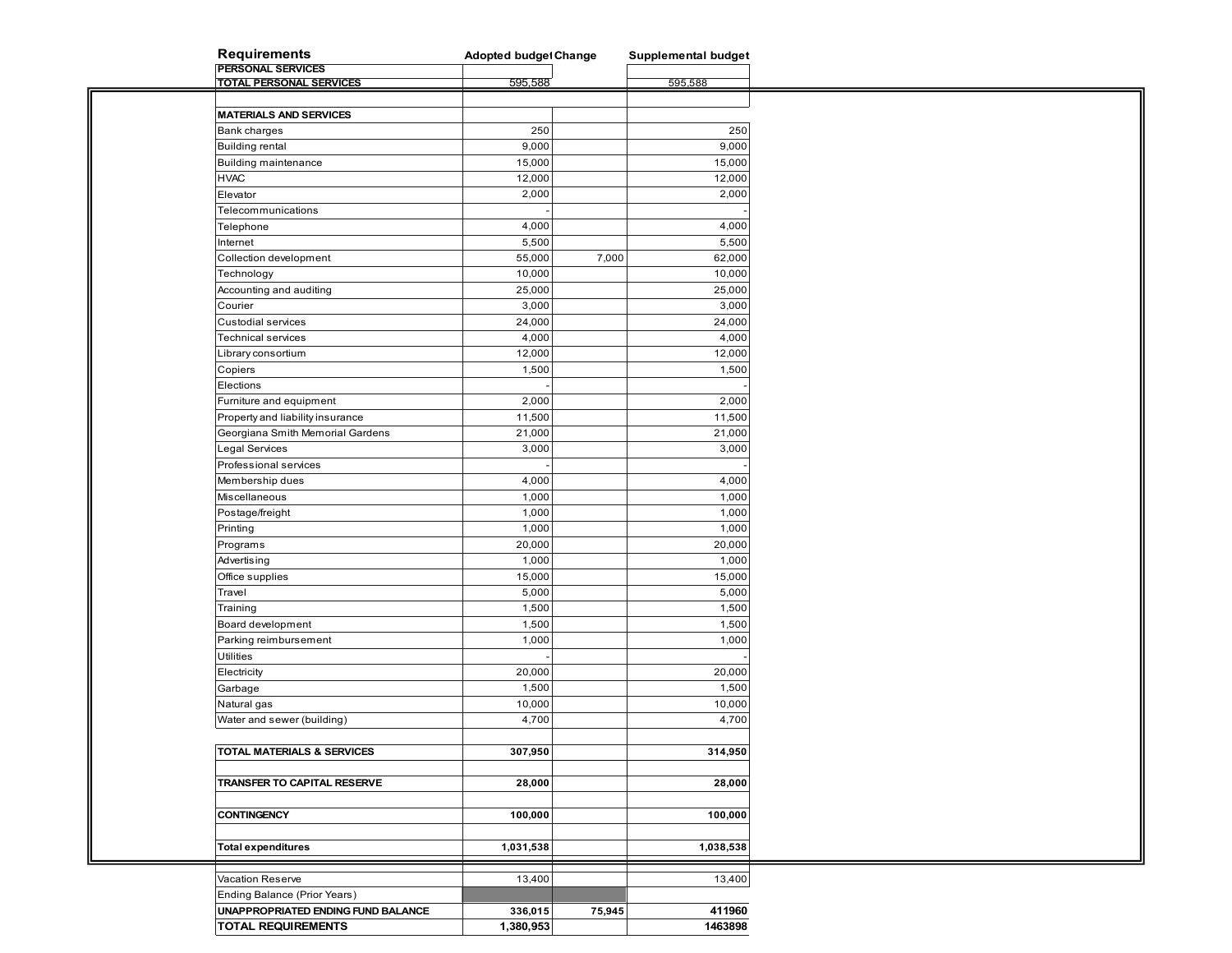Section 2: Adopt the following Supplemental Budget and make appropriations for fiscal year 2017-18 in the Grants Fund.

| <b>RESOURCES</b>                 | <b>Adopted budget</b> | Change | <b>Supplemental budget</b> |
|----------------------------------|-----------------------|--------|----------------------------|
| lCash on hand                    | 45.000                |        | 45,000                     |
| Grants (specific purposes)       | 150,000               |        | 150,000                    |
| Friends of the Library donations | 15.000                |        | 15,000                     |
| Library Foundation donations     | 60.000                | 25,000 | 85,000                     |
| Pat Hazelhurst Fund donations    | 1.000                 | 1.000  | 2,000                      |
|                                  |                       |        |                            |
| <b>TOTAL RESOURCES</b>           | 271,000               | 26,000 | 297,000                    |

# Grants Fund

| <b>REQUIREMENTS</b>                 | <b>Adopted budget</b> | Change | <b>Supplemental budget</b> |
|-------------------------------------|-----------------------|--------|----------------------------|
| <b>Materials and services</b>       |                       |        |                            |
| Collection development              | 30,000                |        | 30,000                     |
| Technology                          | 5,000                 | 2,000  | 7,000                      |
| Programs                            | 15,000                |        | 15,000                     |
| Furniture and equipment             | 50,000                | 5,000  | 55,000                     |
| Other materials and services        | 25,000                | 19,000 | 44,000                     |
| <b>Total materials and services</b> | 125,000               | 26,000 | 151,000                    |
| <b>Capital outlay</b>               | 146,000               |        | 146,000                    |
| Ending balance (prior years)        |                       |        |                            |
| UNAPPROPRIATED ENDING FUND BALANCE  |                       |        |                            |
| <b>TOTAL REQUIREMENTS</b>           | 271,000               |        | 297,000                    |